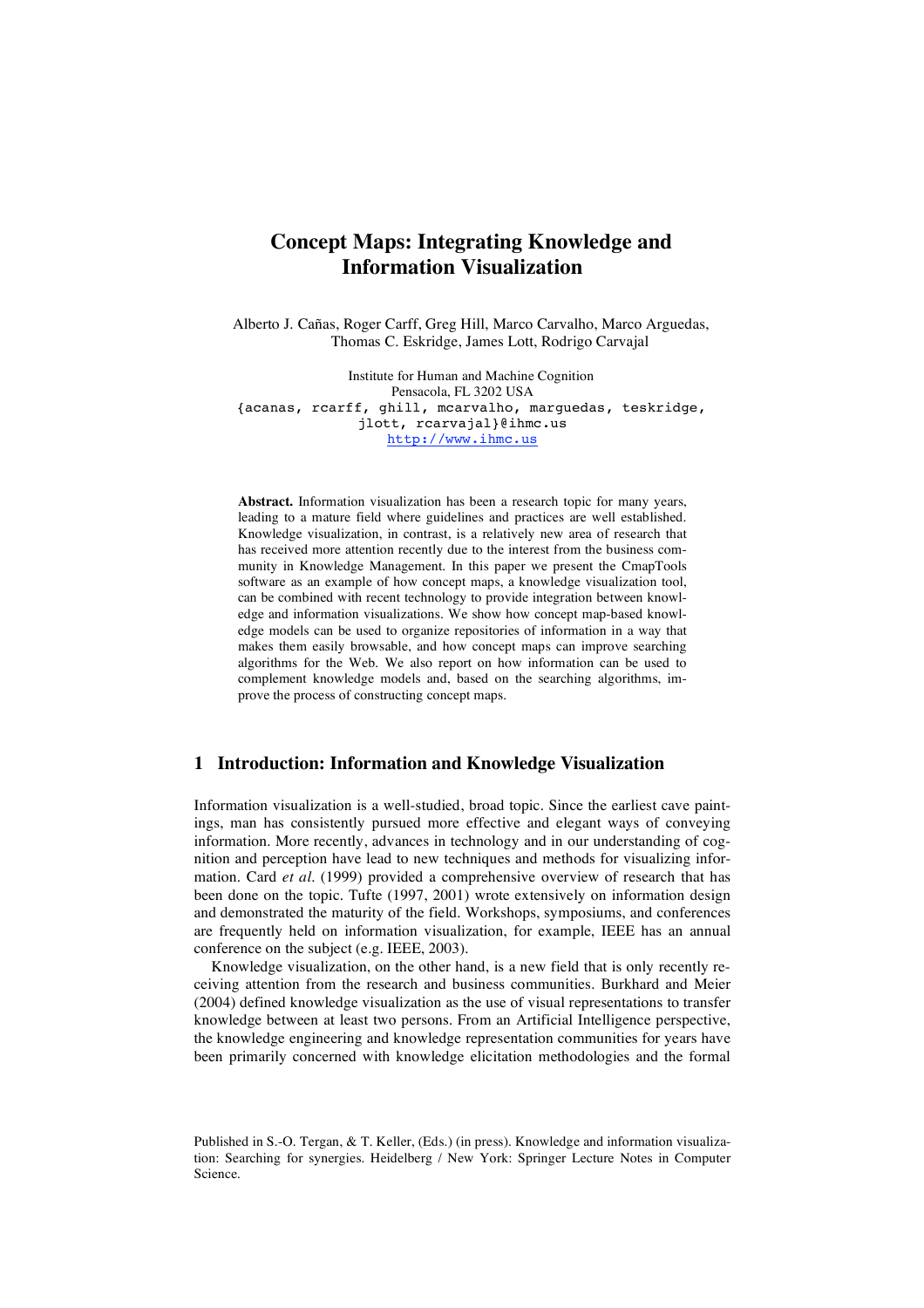notation used to represent knowledge, and have dedicated little effort to visualization. The recent interest in Knowledge Management on the part of the business community (Becerra-Fernandez *et al.*, 2003; Takeuchi & Nonaka, 2004; Tiwana, 2000) has brought attention to the effective portrayal and sharing of knowledge, and awareness to the issue of knowledge visualization.

To distinguish between information and knowledge visualization, we first need to distinguish between information and knowledge, a differentiation that is not always straightforward. Typical distinctions between them in the Knowledge Management literature are not of much use. They are either inadequate for our purposes as in "Knowledge is bigger than information" (Grayson & O'Dell, 1998) and "Knowledge is information in action" (*ibid*), or just plain wrong: "Our organizations are awash in information, but until people use it, it isn't knowledge" (*ibid*), I may be knowledgeable about a subject and never use that knowledge – is it then *not* knowledge?). Tiwana (2000) referred to knowledge as "… a fluid mix of framed experience, values, contextual information, expert insight and grounded intuition that provides an environment and framework for evaluating and incorporating new experiences and information. It originates and is applied in the mind of knowers." Encyclopedia definitions are not of much help either: "Knowledge is distinct from simple information. Both knowledge and information consist of true statements, but knowledge is information that has a purpose or use." (Knowledge, 2004, November 21). These definitions don't really tell us what knowledge *is*. For the purpose of this paper, we will provide a pragmatic distinction between knowledge visualization and information visualization. But first we must present our understanding of what "knowledge" is, and introduce the concept map as a knowledge visualization tool.

Our interpretation of "knowledge" is based on the theories of knowledge and learning from Ausubel *et al*. (1978) and Novak (1977) on which our research is supported. Novak (*ibid*) proposed that the primary elements of knowledge are *concepts* and relationships between *concepts* called *propositions*. Concepts are defined as "perceived regularities in events or objects, or records of events or objects, designated by a label" (Novak, 1998). Propositions consist of two or more concept labels connected by a linking relationship that forms a semantic unit (Novak & Gowin, 1984). Most researchers agree that knowledge is a human creation. Using these propositions, we construct new knowledge by linking new concepts to knowledge we already have. Knowledge is constructed through meaningful learning (in contrast to rote learning or memorization), which takes place when the learner deliberately seeks to relate and incorporate new information to relevant knowledge he/she already possesses (Ausubel *et al.*, 1978).

# **2 Concept Map: A Knowledge Visualization Tool**

Novak and Gowin's (1984) research into human learning and knowledge construction led to the development of Concept Maps: a graphical tool that enables anybody to express their knowledge in a form that is easily understood by others. Concept Maps are a graphical two-dimensional display of knowledge that is comprised of concepts (usually represented within boxes or circles), connected by directed arcs encoding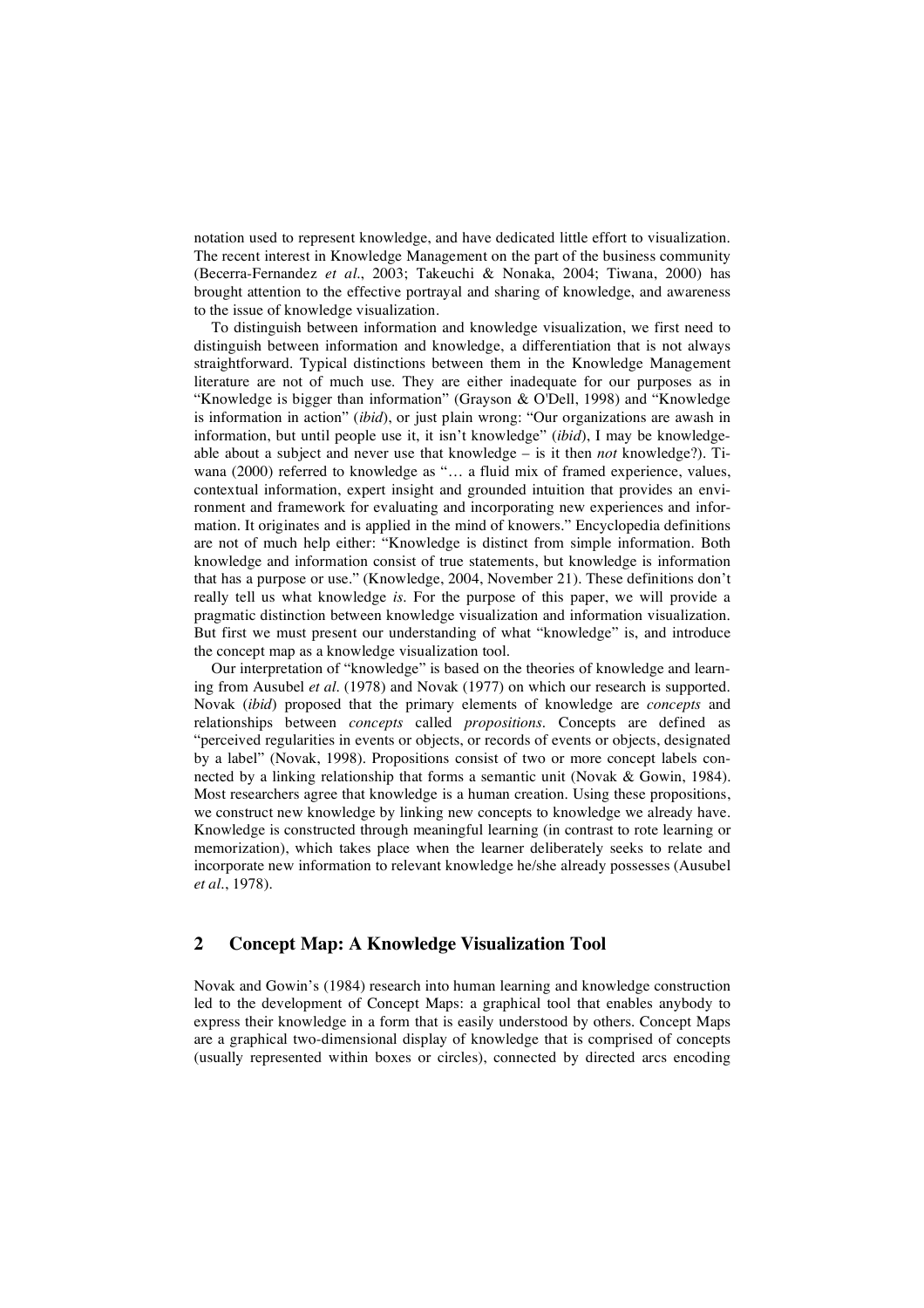brief relationships (linking phrases) between pairs of concepts. These relationships usually consist of verbs, forming propositions or phrases for each pair of concepts. The simplest concept map would consist of two nodes connected by an arc representing a simple sentence such as 'grass is green,' but they can also become quite intricate. Figure 1 shows a concept map about concept maps by Novak (2003). 'Concept Maps represent Organized Knowledge' is one of the propositions of this map. 'Organized Knowledge is comprised of Concepts' and 'Organized Knowledge is comprised of Propositions' are two other propositions. By convention, links run top-down unless annotated with an arrowhead. The vertical axis expresses a hierarchical framework for the concepts. More general, inclusive concepts are found at the highest levels, with progressively more specific, less inclusive concepts arranged below them.

The structure of a concept map is dependent on its context. Consequently, maps having similar concepts can vary from one context to another and are highly idiosyncratic. The strength of concept maps lies in their ability to measure a particular person's knowledge about a given topic in a specific context. Therefore, concept maps constructed by different persons on the same topic are necessarily different, as each represents its creator's personal knowledge. Similarly, we cannot refer to *the* correct concept map about a particular topic, as there can be many different representations of the topic that are correct.

Concept mapping techniques have helped people of all ages examine many fields of knowledge. When concepts and linking words are carefully chosen, these maps are powerful tools for observing nuances of meaning. Their rich, expressive power derives from each map's ability to allow its creator to use a *virtually unlimited* set of linking words to show how meanings have been developed. There are no restrictions



**Fig. 1.** Concept map about concept maps (Novak, 2003)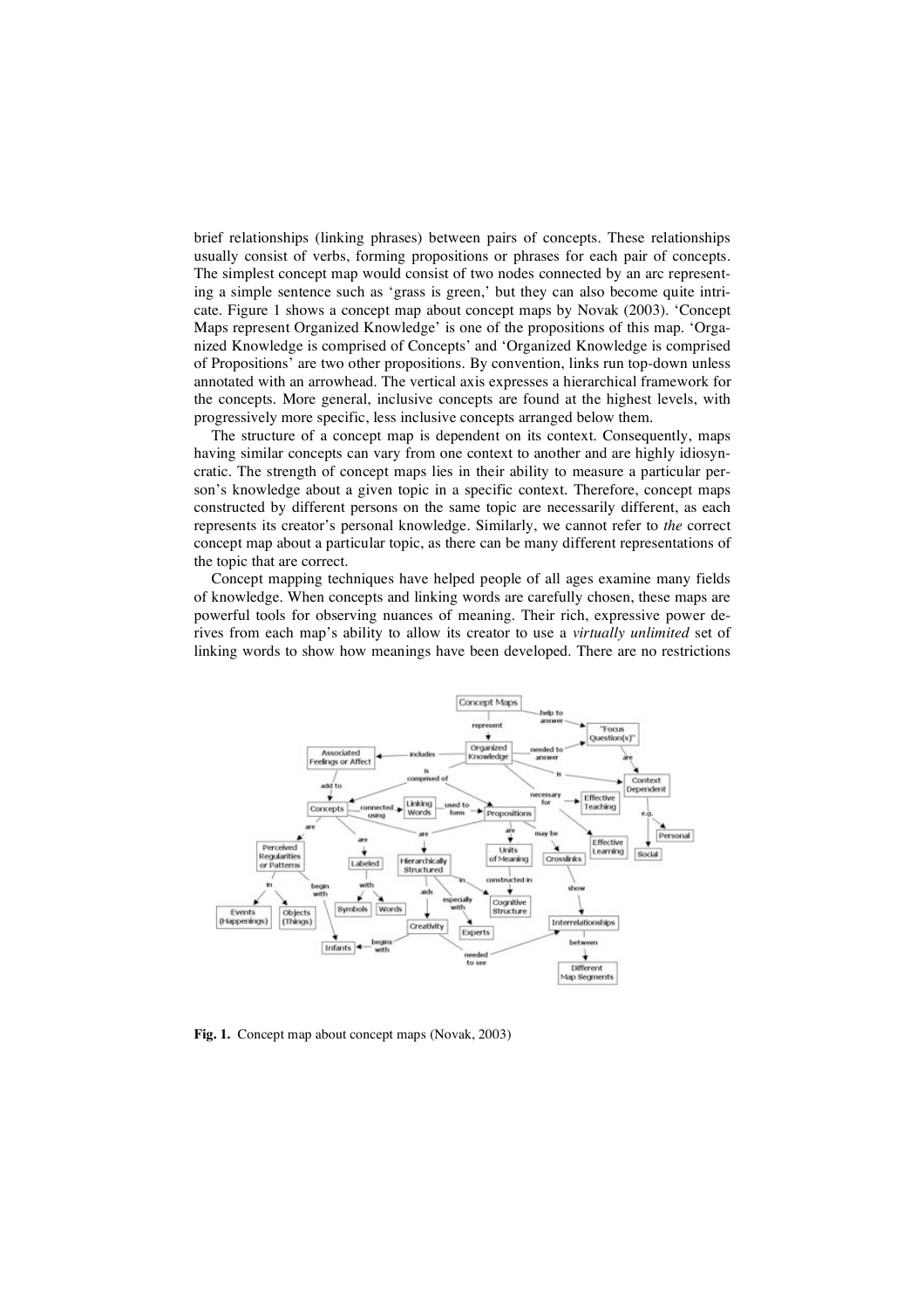on what words can be used to form concepts or linking phrases. Concepts tend to be nouns and linking phrases are usually verbs, and it is recommended that both consist of as few words as possible. Linking phrases can express any type of relationship, and are not limited to a defined set  $(e.g., is-a, part-of, etc.)$  as in other diagramming techniques such as semantic networks. However, it is this freedom in the construction of linking phrases in particular that prevents concept maps from being automatically translatable to any formal representation.

In a "well constructed" concept map,

- 1. Each pair of concepts, together with their joining linking phrase, can be read as an individual statement or proposition that makes sense. Hoffman *et al.* (2005) referred to a concept map where all the triples (concept, linking phrase, concept) are well-formed propositions, as being propositional coherent. In addition, in well constructed concept maps:
- 2. Concepts and linking phrases are as short as possible, possibly single words.
- 3. The structure is hierarchical and the root node of the map is a good representative of the topic of the map.

Concept maps have been demonstrated to be an effective means of representing, visualizing, and communicating knowledge. From an education perspective, there is a growing body of research that indicates that the use of concept maps can facilitate meaningful learning (Coffey *et al.*, 2003a). During concept map construction, meaning making occurs as the learner makes an effort to link the concepts to form propositions. The structure of these propositions into a map is a reflection of his/her understanding of the domain. Mapping techniques are employed to help students "learn how to learn" by bringing to the surface cognitive structures and self-constructed knowledge (Novak & Gowin, 1984).

Concept maps have also proven to be valuable as a knowledge acquisition tool during the construction of both expert systems (Ford *et al.*, 1996) and performance support systems (Coffey *et al.*, 2003b), and as a means for capturing and sharing experts' knowledge (Coffey *et al.*, 2002). The results of these elicitation and modeling efforts are browsable knowledge models that visually represent the knowledge of the experts. Figure 2 shows a screen capture of the STORM-LK1 system (Hoffman *et al.*, 2000). It illustrates a collection of concept maps and associated media (video, satellite image, and a text Web page) that visually represent the knowledge needed for weather forecasting in the Gulf of Mexico, as elicited from experts from the U.S. Navy's Meteorology and Oceanography Command (METOC) in Pensacola, FL.

The sample concept maps and associated media shown in Figure 2 lead us to our distinction between knowledge and information visualization. For the context of this paper, we regard the concept maps to be the visualization of knowledge, and all other media (images, videos, text, sound, charts, etc.) to be the visualization of information. We understand that some of the associated media (e.g., text) may depict knowledge, but this distinction will simplify the discussion of how concept maps can be used to integrate knowledge and information visualization.

<sup>&</sup>lt;sup>1</sup> The STORM-LK model can be browsed at http://www.ihmc.us/research/projects/StormLK/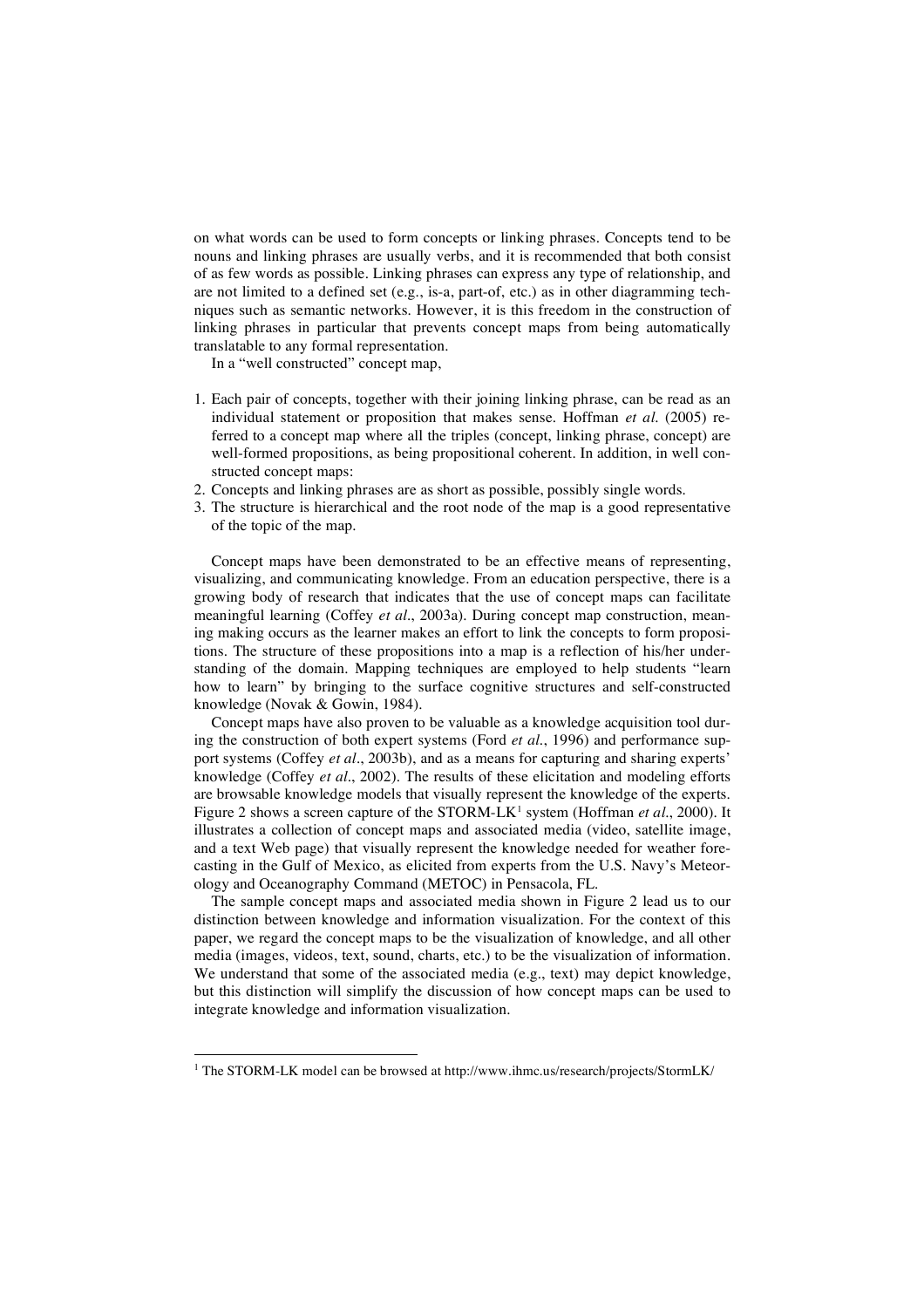

**Fig. 2.** A screen shot from STORM-LK, a browsable visual model of weather forecasting expertise (Hoffman *et al*., 2000).

# **3 Integration of Knowledge and Information Visualization**

Traditionally, concept maps have been used primarily as a tool for students to demonstrate their understanding of a topic so that teachers could evaluate them. Early software programs for concept mapping mimicked this behavior, allowing students to construct a map, save it, and print it. In some cases, the possibility of including colors, shapes, and links to resources located on the student's computer, were added. However, it is the integration of concept mapping with information resources (Cañas *et al.*, 1994; Ford *et al.*, 1993) and the later development of the Web that has generated a new role for concept maps as a knowledge visualization tool, thus creating the possibility of integrating knowledge visualization and information visualization. In the rest of this paper we provide examples of such integration.

### **3.1 CmapTools: A Knowledge Modeling and Sharing Environment**

Concept maps are an effective way to visually represent a person's understanding of a domain of knowledge. Technology can further help by making it easy to construct and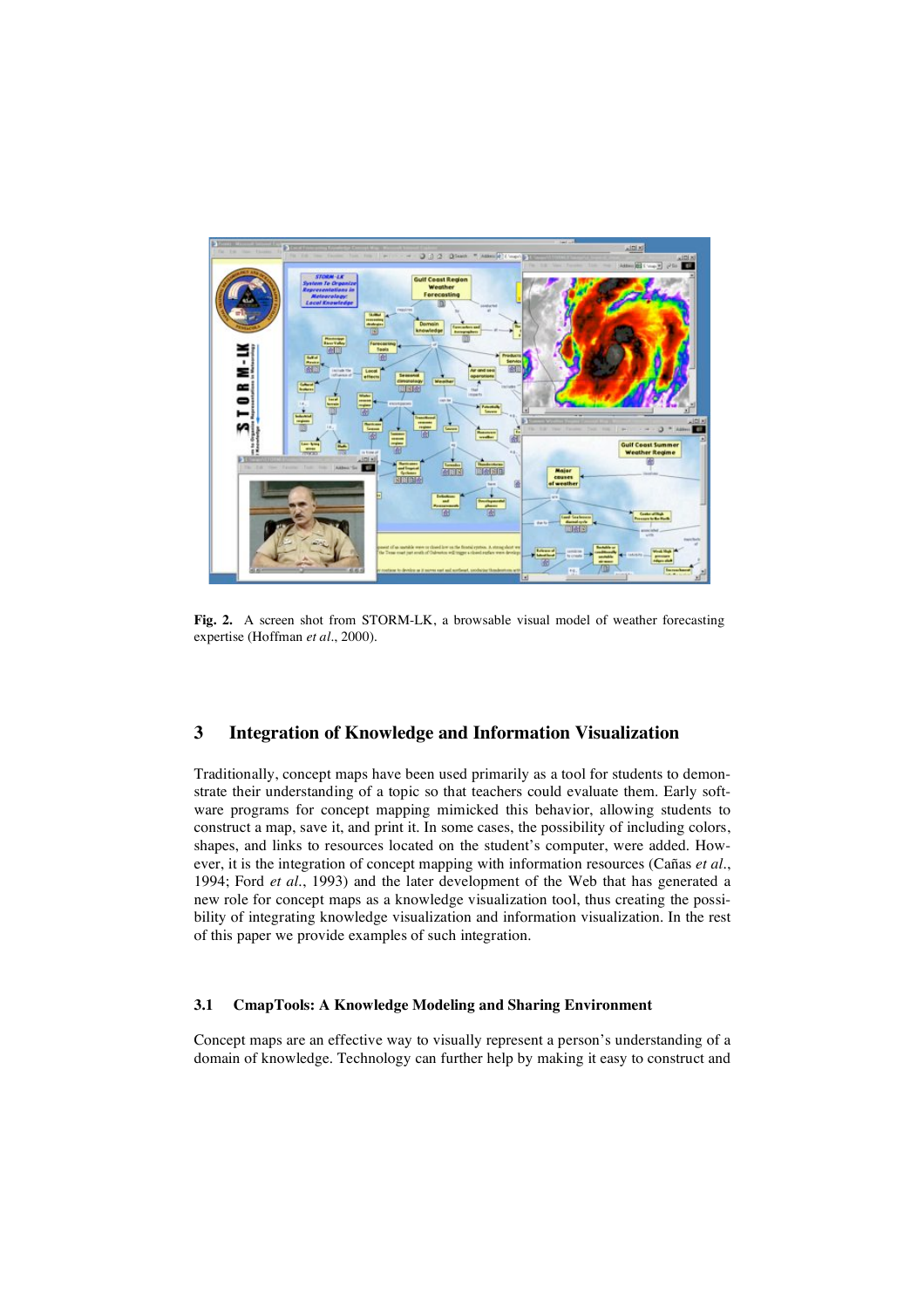modify these representations, to manage large representations for complex domains, to integrate knowledge and information to create knowledge models, and to allow groups of people to share in the construction of the concept maps. CmapTools<sup>2</sup> (Cañas *et al.*, 2004b) is a software environment developed at the Institute for Human and Machine Cognition that empowers users, individually or collaboratively, to represent their knowledge using concept maps; to link media resources to them, to share them with peers and colleagues, and to publish them.

Public servers have been established to encourage and support the publishing and sharing of knowledge by users of all ages from anywhere on the Internet (Cañas *et al*., 2004b, 2003a). On these CmapServers (e.g., IHMC Public Cmaps), using the Cmap-Tools client program, any user can create his/her own folder and publish a concept map and associated resources.

The user interface and functionality of CmapTools have been designed to be simple enough to be apt for children and naïve users without much technical expertise, but powerful enough to support the advanced needs of expert knowledge engineering users. As a result, thousands of users are constructing knowledge models based on concept maps and sharing them through the public CmapServers.

### **3.2 CmapTools: Integrating Knowledge and Information Visualization**

In CmapTools, we have extended the use of concept maps beyond knowledge representation, to serve as the browsing interface to a domain of knowledge and associated resources (Cañas *et al.*, 1994; Ford *et al.*, 1993). In the case of a large domain, or of a detailed representation of a domain, a single concept map can become unmanageable for the user to comprehend, display, and manipulate. To facilitate the construction of large representations, CmapTools allows the user to split them into collections of concept maps. To show the relationships between the concept maps in the set, the software facilitates the linking of concept maps, enabling the navigation from one concept map to another. Additionally, the user can establish links to other types of resources (e.g., images, videos, sound clips, text, Web pages, documents, presentations, and other concept maps) that help explain and complement the information in the map.

In CmapTools, a set of concept maps and associated resources about a particular domain of knowledge is referred to as a "knowledge model" (Cañas *et al.*, 2003b). Figure 3 shows several opened windows, the result of navigating through the CMEX (NASA's Center for Mars Exploration) knowledge model about Mars (Briggs *et al.*, 2004) 3. The "Mars" concept map in the figure is the top-level map, the entry point to this knowledge model. Some concepts in the "Mars" concept map have small icons underneath them. These icons indicate that there are other resources (e.g., images, text, videos, Web pages, other concept maps) that contain additional information, refer to, or further explain that particular concept. By clicking on the "concept map" icon underneath a concept, a list of available concept maps is displayed, which the

 <sup>2</sup> The CmapTools software is available free for educational and non-profit use from http://cmap.ihmc.us.

<sup>&</sup>lt;sup>3</sup> The CMEX Mars model can be browsed at http://www.cmex.arc.nasa.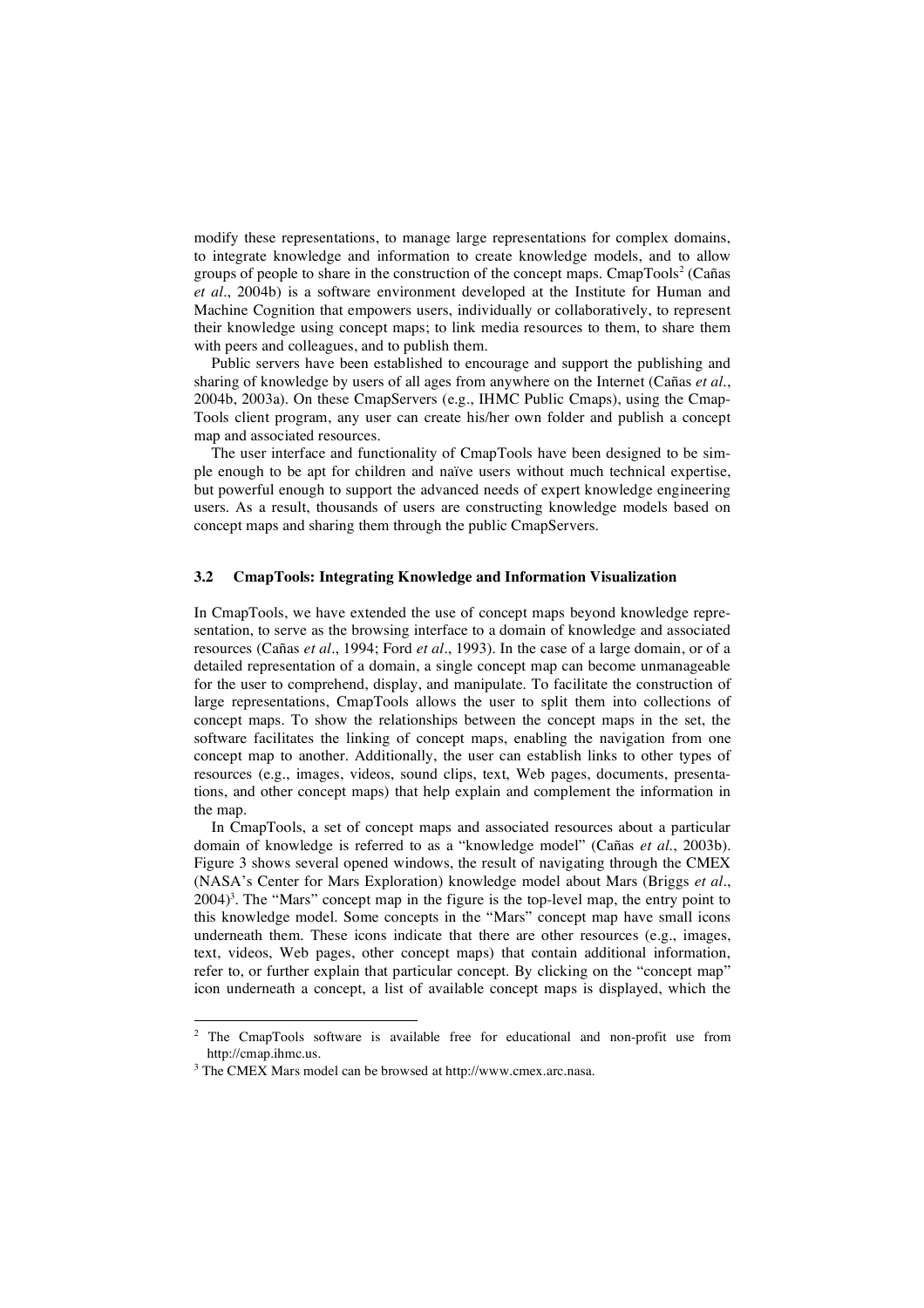

**Fig. 3.** The CMEX knowledge model on the Mars domain consists of over 100 linked concept maps and over 600 MBs of resources.

user can select and open. For example, by clicking on the "concept map" icon underneath the "Exploration Strategy" concept, from the list of concept maps displayed, the user can select and open a "Mars Exploration Strategy" concept map (not displayed in Figure 3). In this concept map, a concept labeled "Robotic Exploration" has a "concept map" icon that leads to a "Space Missions to Mars" concept map (not displayed in Figure 3); The "Space Missions to Mars" concept map has a "concept map" icon that leads to the "Rovers" concept map shown in Figure 3. The other images shown are opened by a similar navigation through the icons in the concept maps.

The CMEX Mars knowledge model consists of over 100 concept maps that are used as a means to browse and search through over 600 MBs of resources of all types. The concept maps become the navigational tool with which the user navigates through this particular domain of knowledge, thereby integrating the "knowledge" and "information" representations. These concept maps are mainly used as a means to help the user to locate the information of interest. The concepts act as a set of "categories" from which the user selects during his/her navigation effort, whereas the linking phrases help by explaining how these "categories" are related: They reduce the "variability" between these categories (Cañas, 1985). Geoffrey Briggs, Director of CMEX and an expert on Mars, constructed the CMEX Mars maps, and his deep understanding of the domain led to an easy to navigate set of maps. They were constructed with the purpose of being a navigational aid, not as a means for the expert to convey his complete understanding of the topics in the maps. The in-depth descriptions of the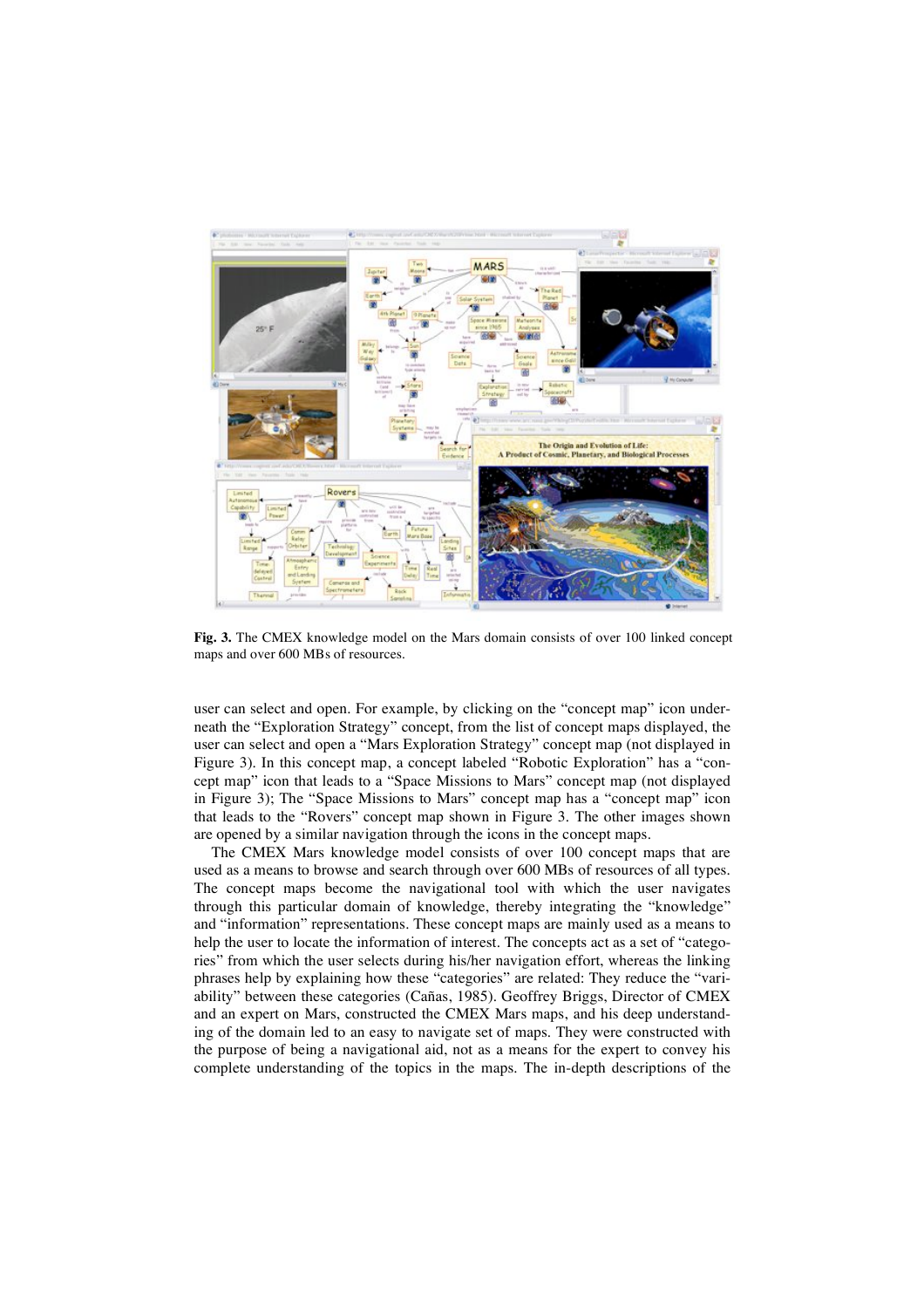topics are found in the associated resources. Using concept maps as a means to organize large repositories of media and as a browser for navigation through a large domain is particularly effective, as discussed by Carnot *et al*. (2001).

The STORM-LK maps, in contrast, are much more "dense" in terms of the number of propositions they contain. The maps are meant to represent the experts' knowledge, whereas the associated media are intended to complement the knowledge in the maps.

The two knowledge models demonstrate different types of integration between knowledge and information. In the CMEX Mars model, the concept maps are the organizing and browsing mechanism to a large collection of information represented in a variety of media. In STORM-LK, the media complements the expert's knowledge represented in the concept maps. The type of integration is determined by the purpose of the knowledge model.

### **4 Searching and Mining the Web from Concept Maps**

Search engines have become a hot topic as the Web grows into what a few years ago was an unimaginable size. The act of Web browsing has been replaced lately with large-scale search engines. Nobody "surfs" the Web any more: Users "Google" into the topic they are interested in and then leave. That is, many Web users rely on the large-scale server farm to index billions of Web pages for them.

To retrieve relevant Web pages, search engines rely on the query specified by the user, but users rarely provide a "good" query: The average search query, from a recent study, is 2.2 words (Spink *et al.*, 2001). As a result, the list of retrieved documents is often too large or contains information that has no relevance to the query. We propose to alleviate this problem by taking advantage of the context provided by concept maps to both (a) provide more complete queries to the search engines, and (b) enhance the ranking of the results provided by the engines. Additionally, we leverage on this concept map-based search to aid users in the construction of their concept maps. These tools provide another level of integration between knowledge representations and large repositories of information.

To achieve these goals, we take advantage of the semantic and topological characteristics of concept maps. We have found that following Novak and Gowin's (1984) guidelines in terms of making concepts single words and linking phrases as short as possible leads to concept maps that, although not readily translatable to a more formal notation, provide an abundance of information that can be taken advantage of by *smart* tools (Cañas & Carvalho, 2004) that can search and mine the Web. In addition, these tools take advantage of the particular characteristics of concept maps.

1. Concept maps have structure: By definition, concept maps tend to have a hierarchical structure where more general concepts are presented at the top and more specific concepts at the bottom. Additionally, other structural information, for example, the number of ingoing and outgoing links of a concept, may provide additional information regarding a concept's role in the map. (Leake, Maguitman, & Reichherzer, 2004a, presented experimental support for the cognitive importance of such factors.)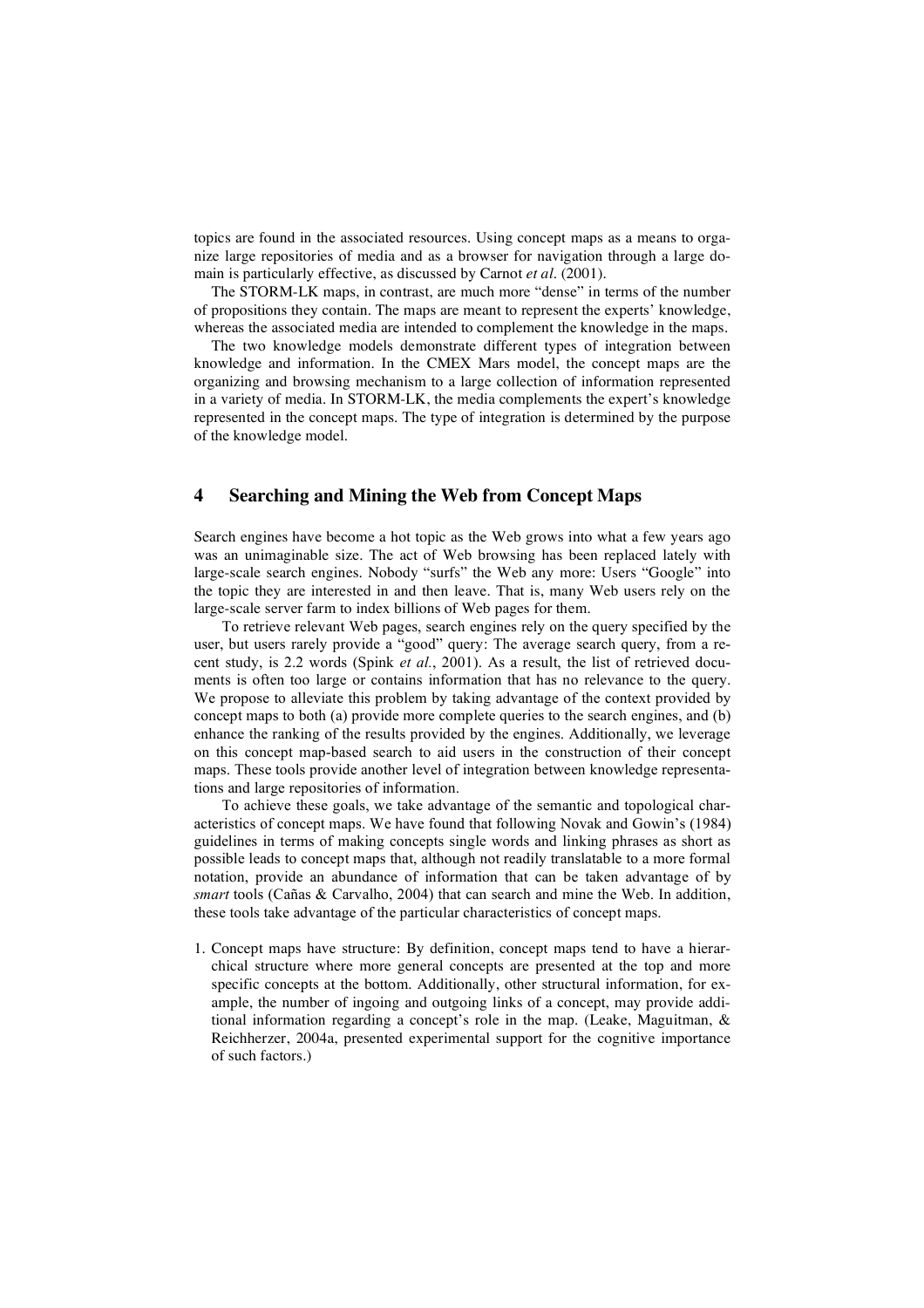- 2. Concept maps are based on propositions: Every two concepts along with their linking phrase form a "unit of meaning." This propositional structure distinguishes concept maps from other tools such as Mind Mapping and The Brain, and provides semantics to the relationships between concepts.
- 3. Concept maps have a context: A concept map is a representation of a person's understanding of a particular domain of knowledge. As such, all concepts and linking phrases are to be interpreted within that context.

#### **4.1 Searching the Web from a Concept Map**

By allowing users to search the Web from a concept map, CmapTools provides another type of integration between knowledge and information representations. The user constructs a visual knowledge representation as a concept map and CmapTools takes this as the basis for the search, retrieving information that is relevant to the map.

The user can easily and concisely specify the context of the search in a concept map, which will be used for the automatic construction of queries. The Web-search algorithm implemented in CmapTools allows the user to select a concept and ask the system to search for Web information that is relevant to the concept within the context of the concept map. The process consists of (a) analyzing the concept map to prepare a relevant query to use in searching the Web, (b) retrieving relevant documents from the Web, (c) ranking the retrieved Web pages according to relevance, and (d) presenting the results to the user. Each of these steps is described briefly below, though a more detailed explanation can be found in Carvalho *et al.* (2001). To generate the query, key concepts are selected from the map. These include the words in the selected concept itself, the root of the concept map, and the authority nodes: those with the highest number of outgoing links to other nodes. We assume that the number of outgoing links is indicative of further elaboration of these concepts, and therefore, a gauge of their relevance in the context of the map. We use the query constructed from the key concepts in the previous step to retrieve Web pages and build our collection of documents. We have developed a metasearch engine, based primarily on Google (Brin & Lawrence, 1998), in order to retrieve an initial set of documents from the public Web. Once retrieved, these documents are added to a local cache for ranking, which is based on comparing distance matrices calculated from the concept map and from each of the candidate documents. The distance matrices are symmetric, and provide a weighted list of the concept terms in the map and the documents. Weights between terms in the concept map are proportional to the number of linking phrases between each concept. For the documents, the weights are estimated as a function of the number of words between each concept map term found in the text. Lower distances between terms represent a higher weight, as terms are more likely to form a proposition.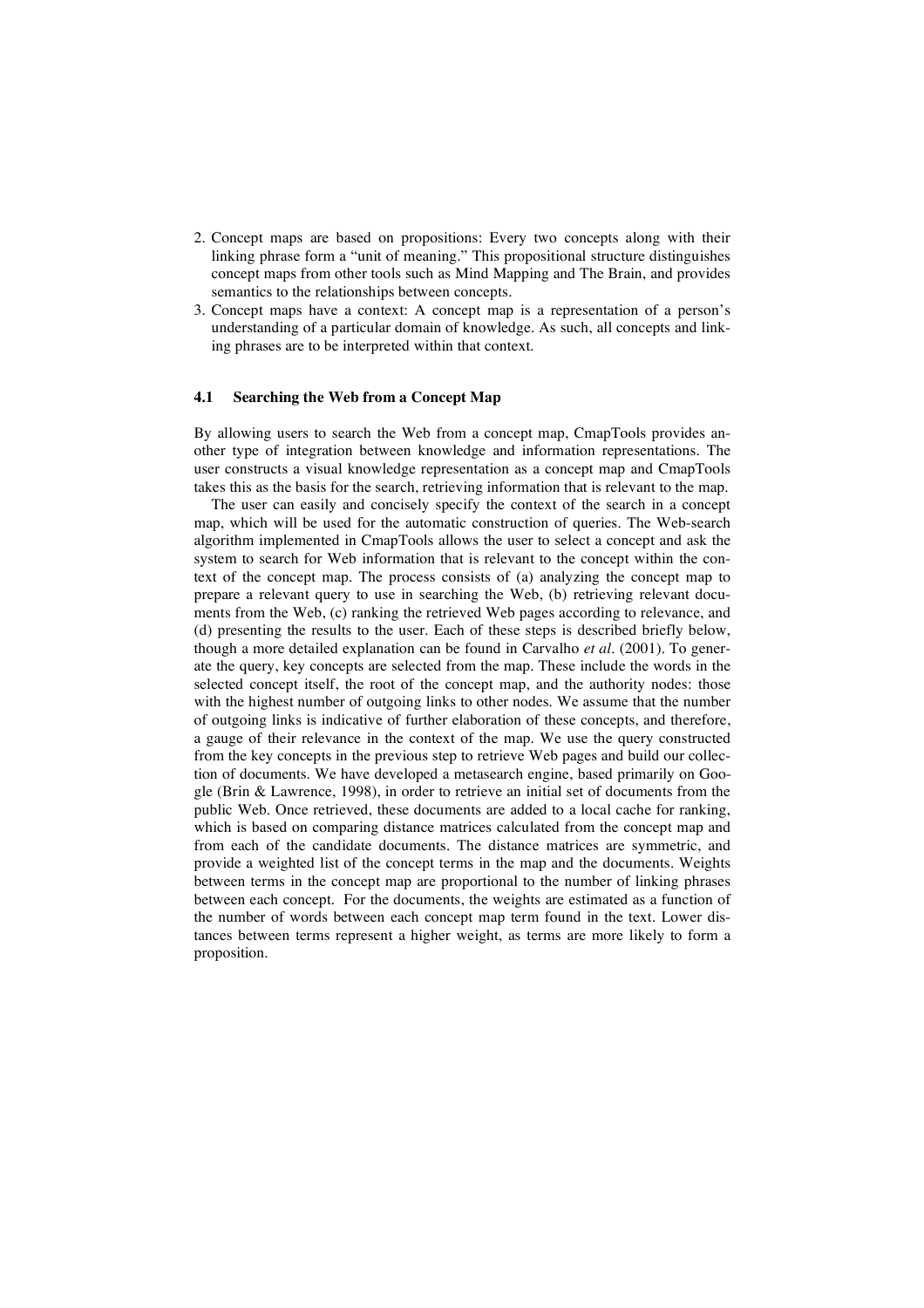Experimental results reported in Carvalho *et al*. (2001) showed that the algorithm scored similarly or better than the best of four publicly available search engines in ranking retrieved documents for relevance to the concept map according to the subjects' criteria, and clearly performed better than the other three. The combination of leveraging on the structure of the concept map in generating the query, and utilizing the propositional nature and hierarchical topology of concept maps to provide contextual information to identify and rank retrieved documents that are more relevant, seems to provide an improvement over the ranking provided by publicly available search engines. Figure 4 shows the result of performing a search on the concept "Propositions" within the context of the concept map from Figure 1. The retrieved list of Web pages shows how relevant results are obtained by leveraging on the concept map to perform the search.

#### **4.2 Mining the Web to Aid Concept Map Construction**

CmapTools' Web search capabilities can also aid the user in the process of building a



**Fig. 4.** Result of performing a Web search from the map in Figure 1 on the concept "proposition" shows <sup>a</sup> retrieved list of Web pages that are relevant to the term in the context of the concept map.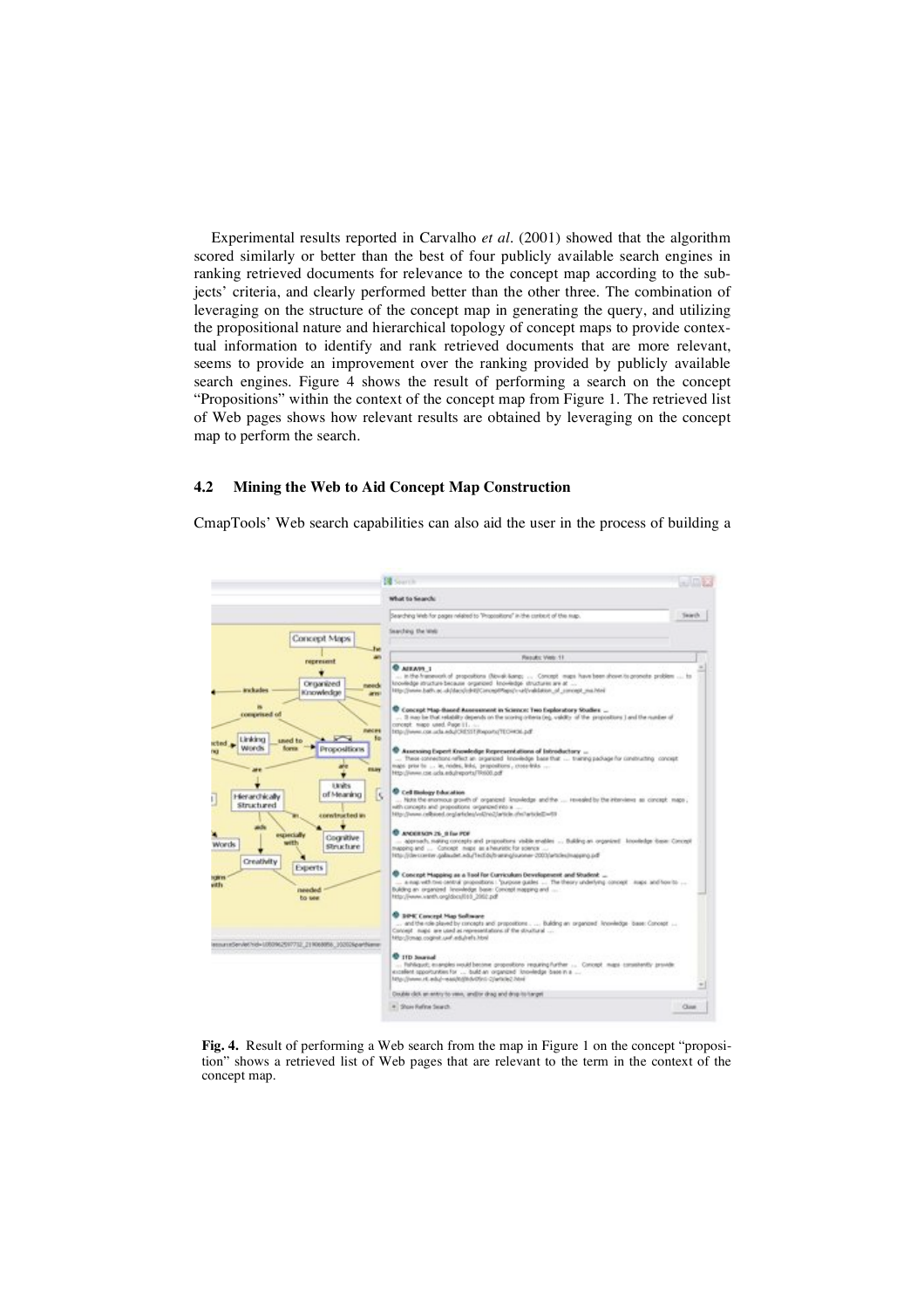concept map. The CmapTools application proactively monitors the context of an open concept map to autonomously search for Web information that could be relevant to the user. At the user's discretion, this information can be utilized to verify, correct, or extend his/her concept maps during browsing or authoring. From the point of view of knowledge and information integration, the information from the Web aids the user in the construction of knowledge representations.

This capability is integrated with the editor, and Web-based suggestions can be provided in two forms, namely a) a list of relevant Web-pages that can be used as references by the user, or b) a list of relevant concepts that the user can, at his/her discretion, add to the concept map to broaden or clarify the content. This information is proactively offered by the application as the map context changes, but it can also be requested on-demand by the user.

The suggestion of Web pages is based on an enhanced version of the search algorithm used to obtain relevant pages from the Web, based on the current stage of the concept map (Leake *et al.*, 2004b). A key difference in the proactive suggestion of Web pages is that the whole map is taken into account. This is in contrast to the ondemand search, where the user is allowed to specify a concept within the map that is used to focus the search.

CmapTools can also suggest "concepts" during the construction of a map. Concept map construction is a meaning-making process in which listing the concepts that will be included in the map is a less central task than selecting the appropriate linking phrase to form propositions. Often, however, we have found that users struggle to "remember" new concepts to add to their maps, and we believe that they should be able to concentrate their efforts on determining the linking phrases between concepts in the map. We have implemented in the CmapTools software a proactive *concept suggester* (Cañas *et al*., 2004a) module which, during map construction, analyzes the concept map, creates a relevant query to search the Web for documents related to the map, extracts relevant concepts from the retrieved Web pages, and presents the results as suggestions to the user. This module searches for new suggestions whenever it determines that the map has suffered significant changes.

Cañas *et al*. (2004a) described tests of this module with a group of users, and reported that their results indicate that the module is effective in presenting relevant concepts to the users. This effectiveness, however, diminishes as the map grows, which implies that the algorithm should be revised to take into account that in larger maps, users are most likely working on a piece of the map, and suggested concepts should be determined by the context of that piece. Figure 5 shows the list of concepts suggested by CmapTools for the concept map about concept maps in Figure 1. Observe that "Novak" is one of the suggested concepts – the inventor of concept mapping should be part of the concept map about concept maps.

The search and mining mechanisms show how we can take advantage of the particularities of "knowledge" and "information." The characteristics of the visual representation of knowledge in the form of a concept map provides the possibility of generating "smart" queries that lead to improved retrieval from large information repositories, for example, the Web. Taking this feature one step further, mining the Web from these queries allows CmapTools to take advantage of the abundance of information on the Web to suggest to the user "concepts" and "Web pages" that can be used to improve the map under construction.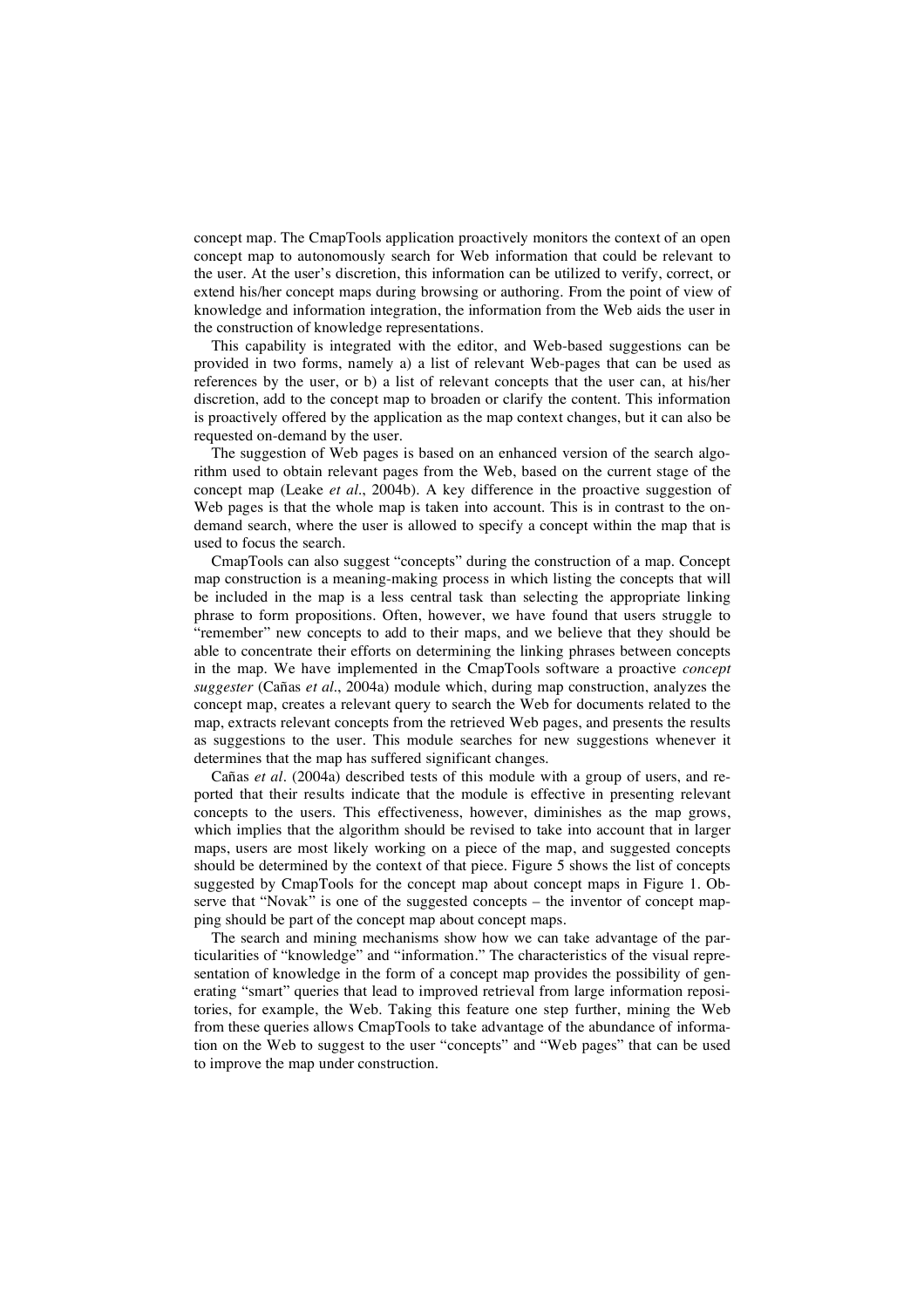

**Fig. 5.** List of concepts suggested for the concept map in Figure 1. Observe that "Novak" is one of the concepts suggested.

### **5 Prospects and Perspectives**

Knowledge visualization techniques bring new approaches to an already mature field of information visualization. Leveraging on modern computer-based mapping tools and the Internet, an integration of knowledge and information visualization has the potential of impacting the management of knowledge, information, and education in a variety of contexts, among them self-regulated resource-base learning (Coffey & Cañas, 2003), sense-making information visualization, and cross-community knowledge and information exchange (Novak *et al*., 2002). The attention that knowledge visualization is receiving from the business community in the context of knowledge management brings both commercial and research opportunities. Commercial, since corporations are carefully analyzing how a better elicitation, representation and administration of their knowledge can give them a competitive advantage. Research, because there is still a long research path to follow before we fully comprehend how to "manage knowledge."

Concept mapping, a technique that has been around in the education arena for close to thirty years, has shown to be an effective technique for representing knowledge. A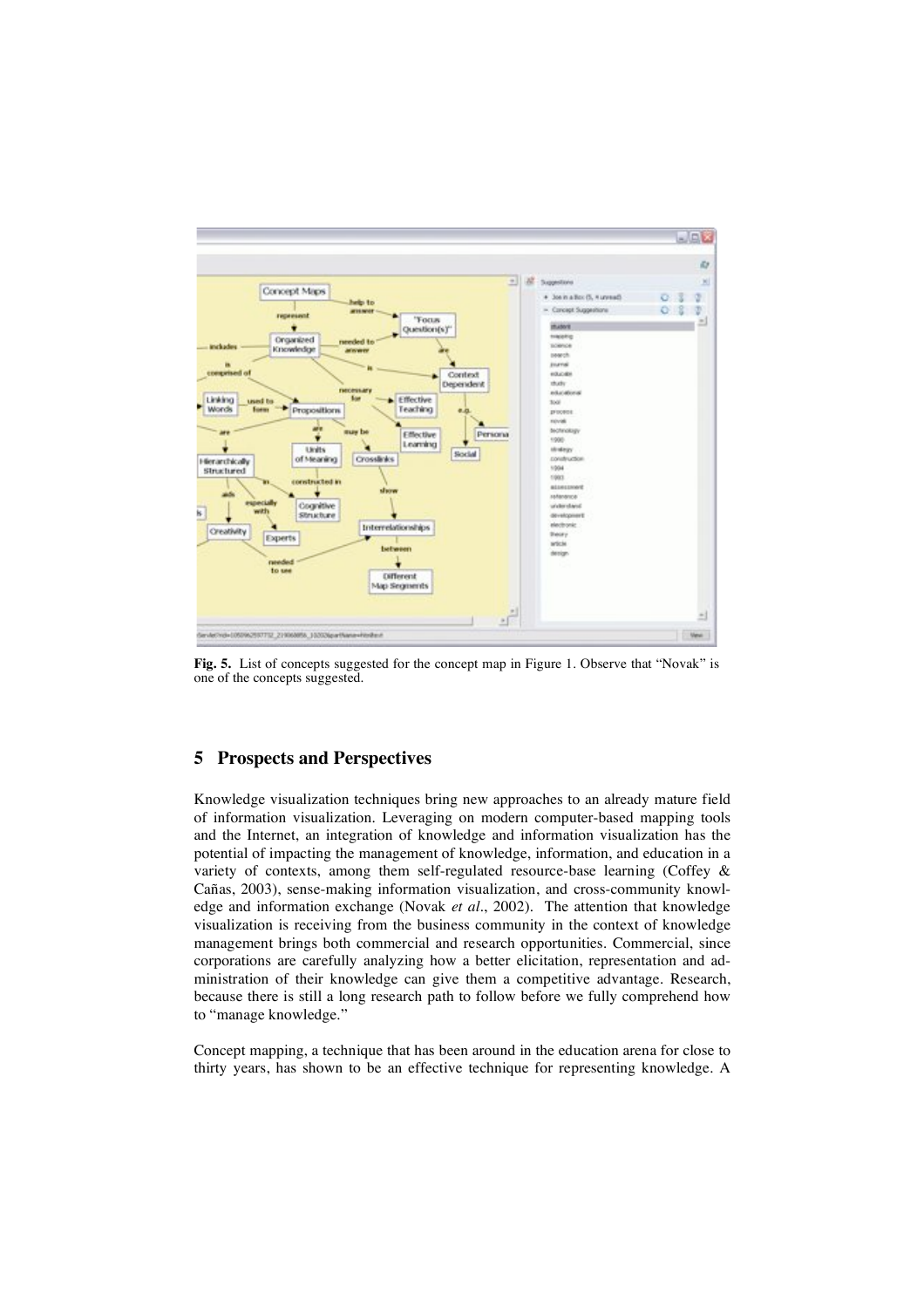rationale for using concept maps for managing knowledge and knowledge resources has been presented by Tergan (2003) and is outlined by Tergan in more detail In this book. In this paper we have shown that with CmapTools –a concept map-based knowledge modeling and sharing software environment– knowledge models can be used to organize large repositories of information and to provide an effective navigational tool. Moreover, information in the form of diverse media types can be used to complement the knowledge in the concept maps. We have also described how, by taking advantage of the particular topological and semantic characteristics of concept maps, knowledge models can be used to construct a search environment that improves on the results of commercial search engines, and takes advantage of the large amounts of information contained by these search engines to aid users during the construction of concept maps. We believe, and propose that, as better tools are developed that take advantage of the characteristics of concept maps, further integration and synergies between knowledge and visualization tools will emerge.

#### **References**

- Ausubel, D. P., Novak, J. D., & Hanesian, H. (1978). *Educational psychology: A cognitive view* (2nd ed.). New York: Holt, Rinehart and Winston.
- Becerra-Fernandez, I., Gonzalez, A., & Sabherwal, R. (2003). *Knowledge management challenges, solutions, and technologies*. Upper Saddle River, NJ: Prentice Hall.
- Briggs, G., Shamma, D. A., Cañas, A. J., Carff, R., Scargle, J., & Novak, J. D. (2004). Concept maps applied to Mars exploration public outreach. In A. J. Cañas, J. D. Novak & F. González (Eds.), *Concept maps: Theory, methodology, technology. Proceedings of the first international conference on concept mapping* (Vol. I, pp. 109-116). Pamplona, Spain: Universidad Pública de Navarra.
- Brin, S., & Lawrence, P. (1998). The anatomy of a large-scale hyptertextual web search engine. *Computer Networks, 30*(1-7), 107-117.
- Burkhard, R., & Meier, M. (2004). *Tube map: Evaluation of a visual metaphor for interfunctional communication of complex projects.* Paper presented at the I-KNOW '04, Austria.
- Card, S. K., Mackinlay, J. D., & Shneiderman, B. (1999). *Readings in information visualization: Using vision to think*. San Francisco, CA: Morgan Kaufmann Publishers.
- Carnot, M. J., Dunn, B., Cañas, A. J., Graham, P., & Muldoon, J. (2001). Concept maps vs. Web pages for information searching and browsing. from http://www.ihmc.us/users/acanas/Publications/CMapsVSWebPagesExp1/CMapsVS WebPagesExp1.htm
- Carvalho, M. R., Hewett, R., & Cañas, A. J. (2001). Enhancing web searches from concept map-based knowledge models. In N. Callaos, F. G. Tinetti, J. M. Champarnaud & J. K. Lee (Eds.), *Proceedings of SCI 2001: Fifth multiconference on systems, cybernetics and informatics* (pp. 69-73). Orlando, FL: International Institute of Informatics and Systemics.
- Cañas, A. J. (1985). *Variability as a measure of semantic structure in document storage and retrieval.* University of Waterloo, Waterloo, Ontario.
- Cañas, A. J., & Carvalho, M. (2004). Concept maps and AI: An unlikely marriage? In *Proceedings of SBIE 2004: Simpósio brasileiro de informática educativa*. Manaus, Brasil: SBC.
- Cañas, A. J., Carvalho, M., Arguedas, M., Leake, D. B., Maguitman, A., & Reichherzer, T. (2004a). Mining the web to suggest concepts during concept map construction. In A.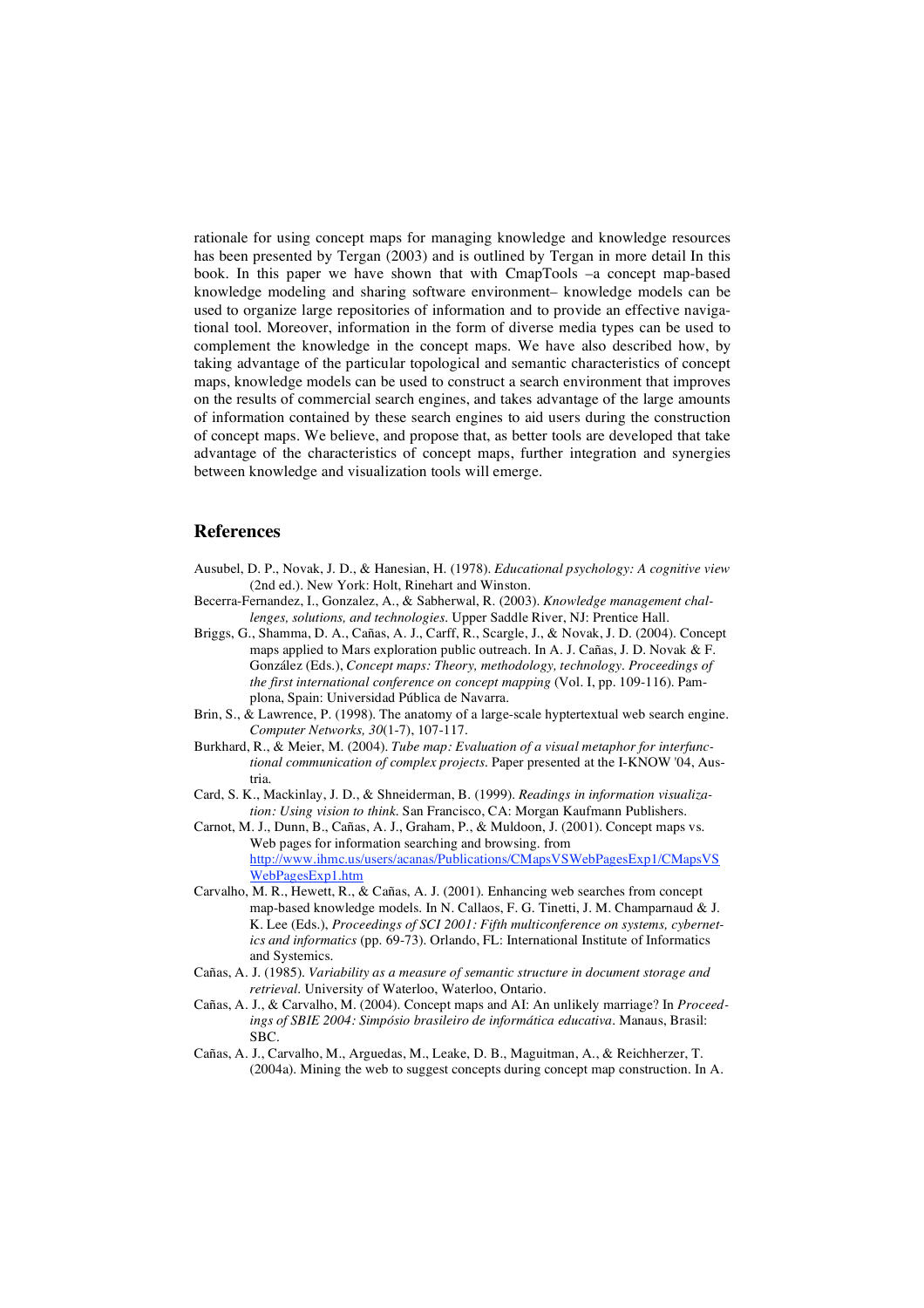J. Cañas, J. D. Novak & F. M. González (Eds.), *Concept maps: Theory, methodology, technology. Proceedings of the 1st international conference on concept mapping.* (Vol. I, pp. 135-142). Pamplona, Spain: Universidad Pública de Navarra.

- Cañas, A. J., Ford, K. M., & Coffey, J. W. (1994). *Concept maps as a hypermedia navigational tool.* Paper presented at the Seventh Florida Artificial Intelligence Research Symposium (FLAIRS), Pensacola, FL.
- Cañas, A. J., Hill, G., Carff, R., Suri, N., Lott, J., Eskridge, T., Gómez, G., Arroyo, M., & Carvajal, R. (2004b). CmapTools: A knowledge modeling and sharing environment. In A. J. Cañas, J. D. Novak & F. M. González (Eds.), *Concept maps: Theory, methodology, technology. Proceedings of the first international conference on concept mapping* (Vol. I, pp. 125-133). Pamplona, Spain: Universidad Pública de Navarra.
- Cañas, A. J., Hill, G., Granados, A., Pérez, C., & Pérez, J. D. (2003a). *The network architecture of CmapTools* (Technical Report No. IHMC CmapTools 2003-01). Pensacola, FL: Institute for Human and Machine Cognition.
- Cañas, A. J., Hill, G., & Lott, J. (2003b). *Support for constructing knowledge models in Cmap-Tools* (Technical Report No. IHMC CmapTools 2003-02). Pensacola, FL: Institute for Human and Machine Cognition.
- Coffey, J. W., Carnot, M. J., Feltovich, P. J., Feltovich, J., Hoffman, R. R., Cañas, A. J., & Novak, J. D. (2003a). *A summary of literature pertaining to the use of concept mapping techniques and technologies for education and performance support* (No. Technical Report submitted to the US Navy Chief of Naval Education and Training). Pensacola, FL: Institute for Human and Machine Cognition.
- Coffey, J. W., & Cañas, A. J. (2003). Leo: A learning environment organizer to support computer-mediated instruction. *Journal for Educational Technology, 31*(3).
- Coffey, J. W., Cañas, A. J., Reichherzer, T., Hill, G., Suri, N., Carff, R., Mitrovich, T., & Eberle, D. (2003b). Knowledge modeling and the creation of el-tech: A performance support system for electronic technicians. *Expert Systems with Applications, 25*(4), 483-492.
- Coffey, J. W., Hoffman, R. R., Cañas, A. J., & Ford, K. M. (2002). A concept-map based knowledge modeling approach to expert knowledge sharing. In M. Boumedine (Ed.), *Proceedings of IKS 2002 - the IASTED international conference on information and knowledge sharing* (pp. 212-217). Calgary, Canada: Acta Press.
- Ford, K. M., Cañas, A. J., & Coffey, J. W. (1993). Participatory explanation. In D. D. Dankel & J. Stewman (Eds.), *Proceedings of the sixth Florida artificial intelligence research symposium* (pp. 111-115). Ft. Lauderadale, FL: FLAIRS.
- Ford, K. M., Coffey, J. W., Cañas, A. J., Andrews, E. J., & Turner, C. W. (1996). Diagnosis and explanation by a nuclear cardiology expert system. *International Journal of Expert Systems, 9*, 499-506.
- Grayson, C. J., & O'Dell, C. (1998). *If we only knew what we know: The transfer of internal knowledge and best practice*. New York, NY: The Free Press.
- Hoffman, R. R., Coffey, J. W., & Ford, K. M. (2000). *A case study in the research paradigm of human-centered computing: Local expertise in weather forecasting. Report on the contract "human-centered system prototype"*. Washington, DC: National Technology Alliance.
- Hoffman, R. R., Coffey, J. W., Novak, J. D., & Cañas, A. J. (2005). Application of concept maps to web design and web work. In R. W. Proctor & K.-P. L. Vu (Eds.), *Handbook of human factors in web design* (pp. 156-175). Mawah, NJ: Lawrence Erlbaum Associates.
- IEEE. (2003). *Proceedings of the seventh international conference on information visualization*. Los Alamitos, CA: IEEE Computer Society Press.
- Knowledge. (2004, November 21). Wikipedia: The free encyclopedia. Retrieved Nov. 21, 2004, from http://en.wikipedia.org/wiki/Knowledge